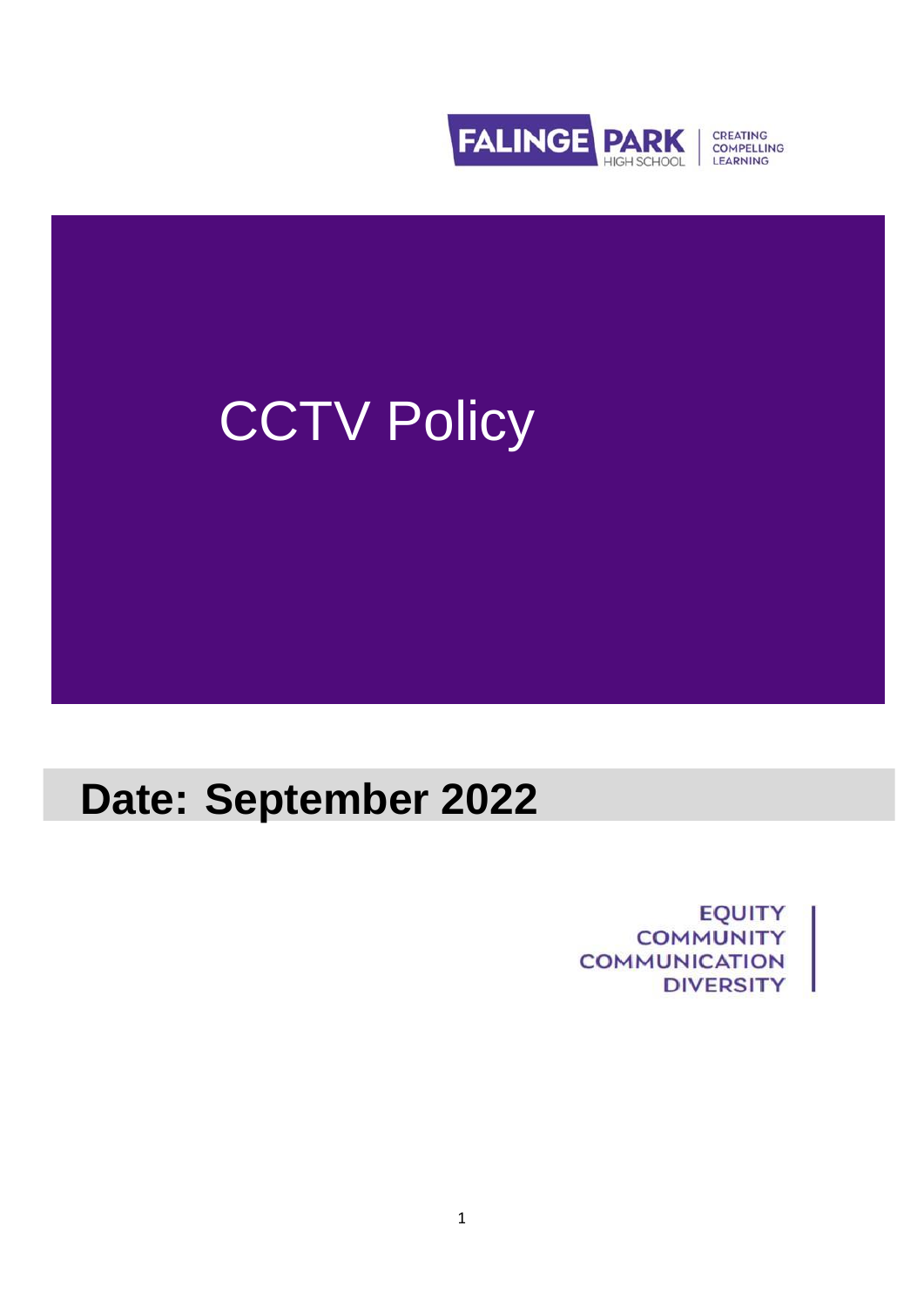## **Document Control**

| Organisation       | Falinge Park High School |
|--------------------|--------------------------|
| <b>Title</b>       | CCTV policy 2020-21      |
| <b>Author</b>      | Simon Ward/Karl Murfitt  |
| <b>Filename</b>    | CCTV policy 2020-21      |
| Owner              | IT strategy group        |
| <b>Subject</b>     |                          |
| <b>Review date</b> | September 2023           |

# **Revision History**

| <b>Revision</b> | <b>Revisor</b> | <b>Previous</b> | <b>Description of Revision</b>           |
|-----------------|----------------|-----------------|------------------------------------------|
| <b>Date</b>     |                | <b>Version</b>  |                                          |
| September       | S.Ward         | $2018 -$        | Additional guidance related to siting of |
| 2020            |                | <b>CCTV</b>     | cameras, storage, access and complaints  |
| September       | L Ripley       | Sept 2020       | Revision of named staff                  |
| 2021            |                |                 |                                          |
| September       | S. Ward        | Sept            | Revision of named staff (amendment took  |
| 2022            |                | 2021            | place in March 2022 due to appointment)  |

# **Document Approvals**

This document requires the following approvals:

| <b>Approval Sought From</b> | <b>Name</b> | <b>Date</b> |
|-----------------------------|-------------|-------------|
|                             |             |             |
|                             |             |             |
|                             |             |             |

# **Document Distribution**

This document will be distributed to:

| <b>Individual/Group</b>   | <b>Job Title/Group Type</b> | <b>Distribution Date</b> |
|---------------------------|-----------------------------|--------------------------|
| SLT and technical support | SLT, DPO, AV and IT         | Sept 2022                |
|                           | technician                  |                          |
| Available to all staff    | Accessible through folder   | <b>Sept 2022</b>         |
|                           | in Staff shared             |                          |
|                           |                             |                          |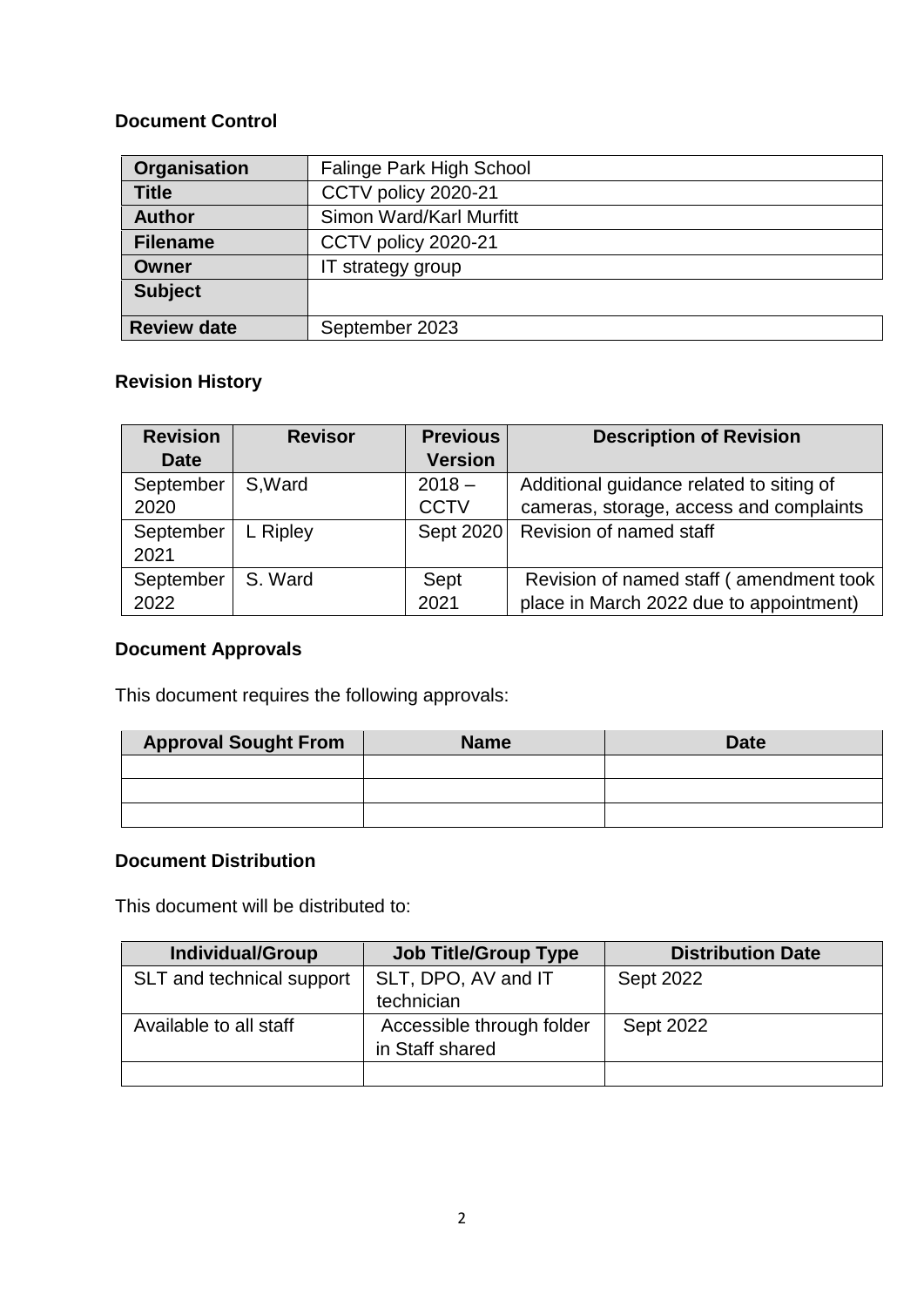### **CONTENT**

| <b>1. INTRODUCTION</b>                                 | 4 |
|--------------------------------------------------------|---|
| 2. DATA PROTECTION ACT AND CCTV STANDARDS              | 5 |
| <b>3. CODE OF PRACTICE</b>                             | 5 |
| <b>4. SITING THE CAMERAS</b>                           | 6 |
| <b>5. STORAGE AND RETENTION OF CCTV IMAGES</b>         | 7 |
| <b>6. ACCESS TO CCTV IMAGES</b>                        | 7 |
| 7. SUBJECT ACCESS REQUESTS (SAR)                       | 7 |
| 8. ACCESS TO AND DISCLOSURE OF IMAGES TO THIRD PARTIES | 8 |
| <b>9. COMPLAINTS</b>                                   | 8 |
| <b>10. FURTHER INFORMATION</b>                         | 8 |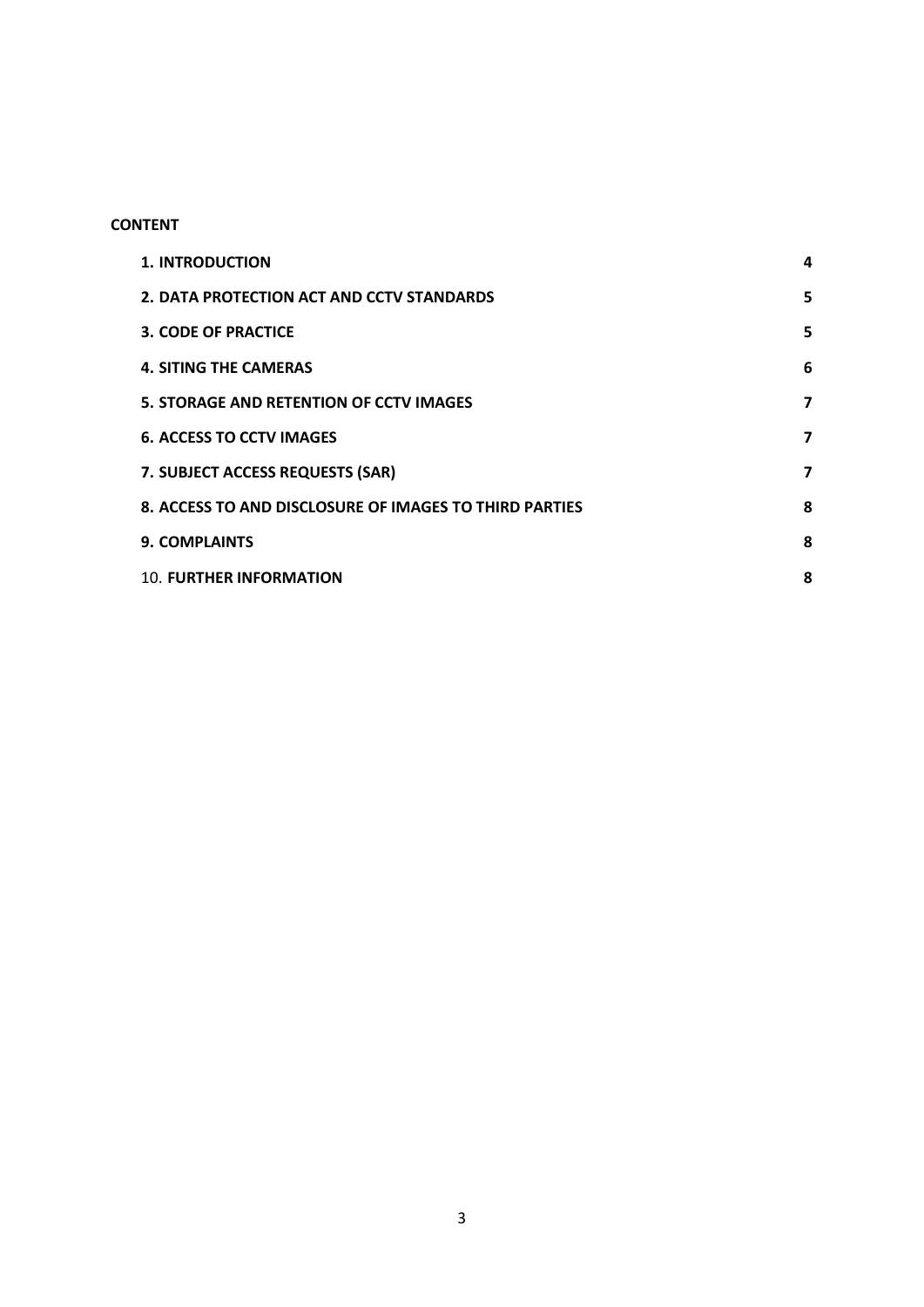#### <span id="page-3-0"></span>**1. INTRODUCTION**

The purpose of this Policy is to regulate the review, management, operation, and use, of closed circuit television (CCTV) at Falinge Park High School. CCTV is in use to:

- increase personal safety of students, staff and visitors, and reduce the fear of crime
- monitor and minimise unauthorised and inappropriate vehicle access
- assist in managing the school
- protect the school buildings and their assets
- support the Police in a bid to deter and detect crime
- assist in identifying, apprehending and prosecuting offenders
- protect members of the public and private property
- 1.2 The system comprises of a number of fixed dome cameras.
- 1.3 The system does not have sound recording capability. (Externals do but these are switched off in settings.)
- 1.4 The CCTV system part of the electronic infrastructure of the building developed by Capita and Carillon but is operated by the school and the deployment of which is determined by the school's leadership team.
- 1.5 The CCTV is accessible only by certain key staff with responsibility for security or behaviour.
- 1.6 The changes CCTV monitoring will be subject to consultation with staff and the school community.
- 1.7 The school's CCTV Scheme is registered with the Information Commissioner under the terms of the Data Protection Act 1998. The use of CCTV, and the associated images and any sound recordings, is covered by the Data Protection Act 1998. This policy outlines the school's use of CCTV and how it complies with the Act.
- 1.8 All authorised operators and employees with access to images are aware of the procedures that need to be followed when accessing the recorded images and sound. All operators are trained by the school data controller in their responsibilities under the CCTV Code of Practice. All employees are aware of the restrictions in relation to access to, and disclosure of, recorded images and sound.
- 1.9 The data controller, Mr S Ward (DPO interim), in conjunction with the Headteacher Miss J Allen has responsibility for the control of images and deciding how the CCTV system is used. The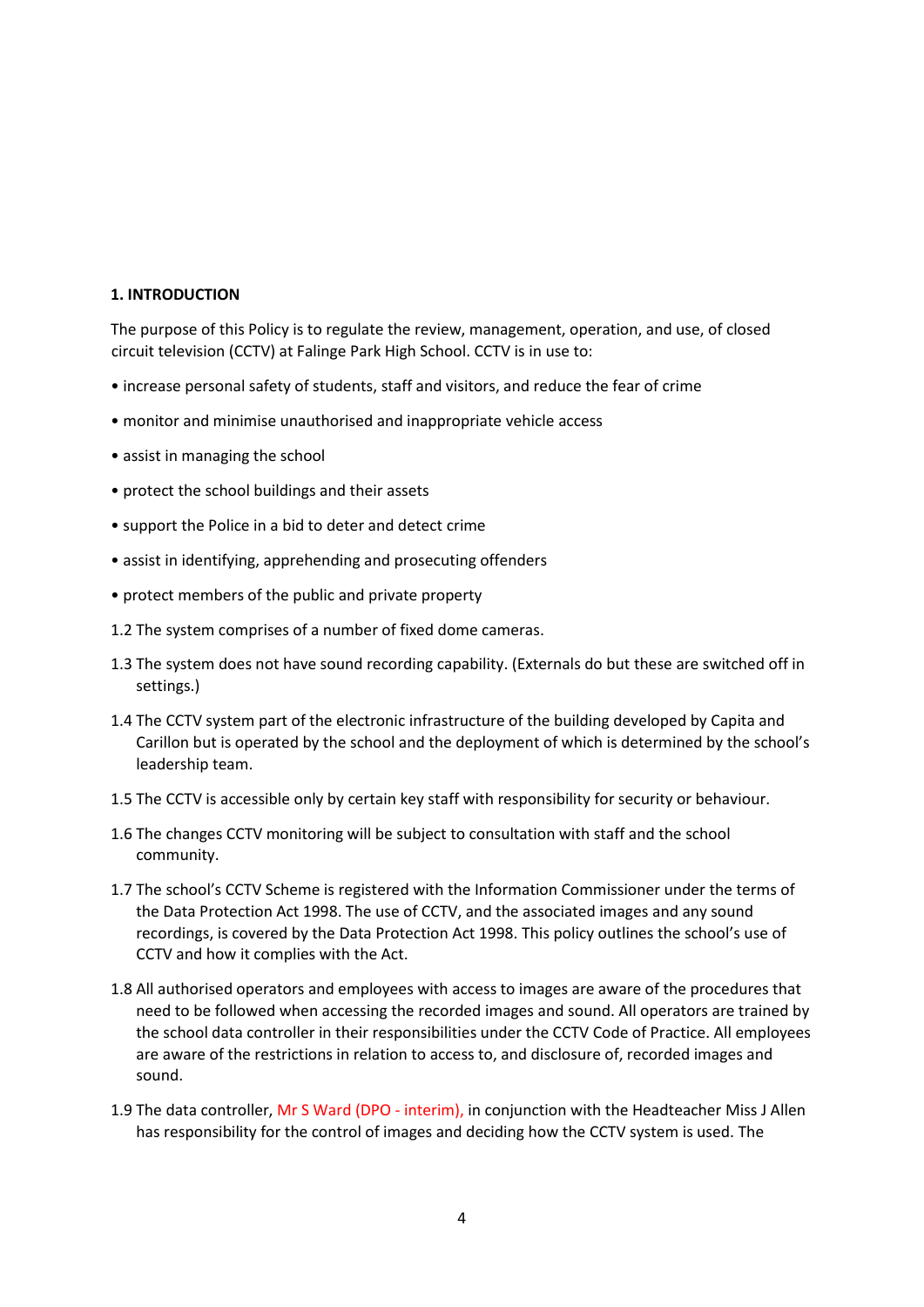School has notified the Information Commissioner's Office of both the name of the data controller and the purpose for which the images are used.

#### <span id="page-4-0"></span>**2. DATA PROTECTION ACT AND CCTV STANDARDS**

Falinge Park High School has chosen to use CCTV (Closed circuit television) in various areas across the school including all external entrances and identified areas within the building. The Data Protection Legislation including GDPR, and Regulation of Investigatory Powers Act 2000 (RIPA) and CCTV Code of Practice issued by the Information Commissioner explains how CCTV systems should be used, so that schools and individuals can enjoy security and safety whilst ensuring that individual rights are upheld. Falinge Park High School complies with the Code and adopts good standards of practice which helps towards realising this objective.

CCTV may also be mentioned within and through other legal frameworks.

Key staff (see Appendix 1) will be provided with the necessary induction in the use of the school CCTV systems and only those members of staff have access to the recordings within the system. This will include members of the senior, pastoral and technical teams plus site staff. For the purposes of this policy any such named staff will be deemed to be acting on behalf of the Headteacher.

The school has undertaken the following checklist, which will be reviewed bi-annually to ensure that the CCTV system remains within the law and that images can be used for crime prevention.

- The school has specified that the CCTV cameras have been installed for the safeguarding of staff and students and for detection and prevention of vandalism across the school estate.
- Signage is found in prominent positions in all areas where CCTV cameras operate to inform staff, students and the general public that they are entering an area where their images are being recorded either as still or video footage.
- The school retains the right to be the data controller for all footage recorded through the use of its CCTV cameras.
- The equipment is sited so that it only monitors those spaces that are intended to be covered by the equipment.
- All operators (staff who operate and monitor CCTV) are aware of the purposes for which the scheme has been established.

#### <span id="page-4-1"></span>**3. CODE OF PRACTICE**

- The **Behavioural** CCTV system is owned and operated by the school for the review of behaviour incidents
- The **Security** CCTV system is owned and operated by Engie Facilities Management
- Operators are aware that they are only able to use the equipment in order to achieve the purposes for which it has been installed i.e. safeguarding and the prevention and monitoring of vandalism.
- The images are stored on a secure server and the retention period is 30 days.
- The footage may only be viewed by authorised members of staff as listed in the appendix.
- Images required as evidence will be removed from the server and stored in a secure location.

#### **3.1 BREACHES OF THE CODE**

 $\Box$  Any breach of the Code of Practice by the school will be initially investigated by the Headteacher or nominee, in order for them to take the appropriate disciplinary action.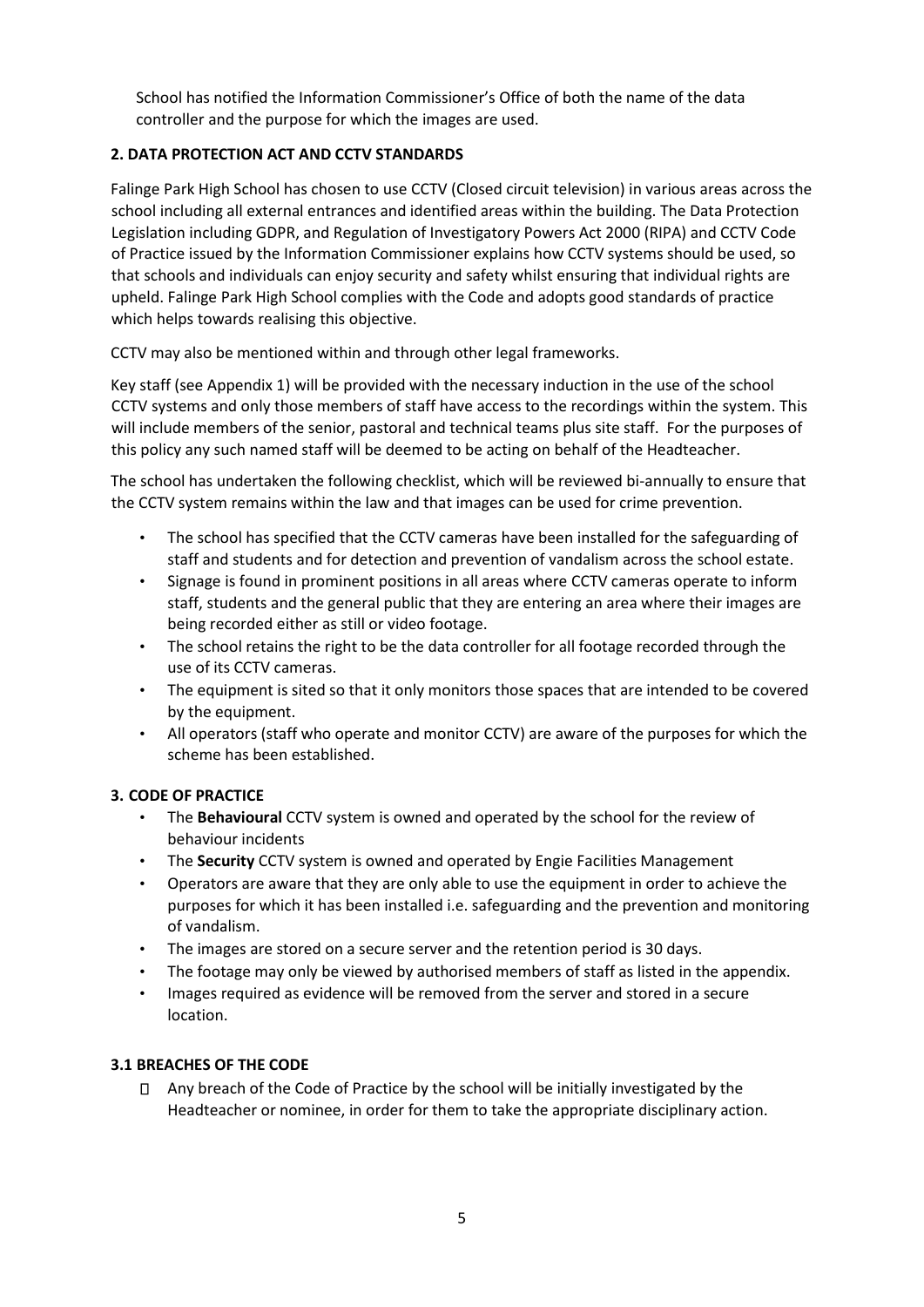**The following Dos and Don'ts are as advised as part of the Data Protection Legislation and must be adhered to by all named staff.**

#### **Do**

- Assess the appropriateness of and reasons for, using CCTV.
- Ensure that all relevant information is obtained prior to CCTV investigation so that the most relevant sections of CCTV are scrutinised.
- Undertake regular reviews of both the use of the CCTV system and the procedures to ensure compliance with the law.
- Be aware that film / images are not kept for longer than 30 days but may be stored in a more secure location during the period of an investigation.
- Process (working with, using, passing on data) images in a lawful manner and only to relevant parties.

#### **Don't**

- Film areas that could amount to an infringement of personal privacy.
- Use CCTV footage for any other purpose other than what it was originally used for e.g. Prevention and detection of a crime.
- Use covertly (i.e. where it is calculated to ensure that the persons are unaware) monitoring without seeking legal advice.
- Use inadequate equipment. Blurred or indistinct images could constitute as inadequate data, whilst poorly maintained equipment may not provide legally sound evidence.
- Disclose data to third parties, unless it is lawful to do so.
- Systematically monitor people by use of CCTV

#### <span id="page-5-0"></span>**4. SITING THE CAMERAS**

4.1 Cameras are sited so they only capture images relevant to the purposes for which they are installed and care is taken to ensure that reasonable privacy expectations are not violated. The School will ensure that the location of equipment is carefully considered to ensure that images captured comply with the Data Protection Act.

4.2 The school makes every effort to position cameras so that their coverage is restricted to the school premises, which may include outdoor areas.

4.3 CCTV is not used in standard classrooms.

4.4 The siting of cameras will not be used in areas which are reasonably expected to be private, for example toilets cubicles themselves however the sink area outside the cubicles within the toilets will be covered.

4.5 There will be a termly audit request to consider areas/locations of the school which are deemed "blind spots" and therefore need to be considered for the siting of a camera.

4.6 All fire alarm buttons will be covered by a CCTV camera to prevent malicious activation of the fire alarm.

4.7 Members of staff have access to details of where CCTV cameras are situated. This information is held by Simon Ward, Nathan Blake, Andy Baron and Engie.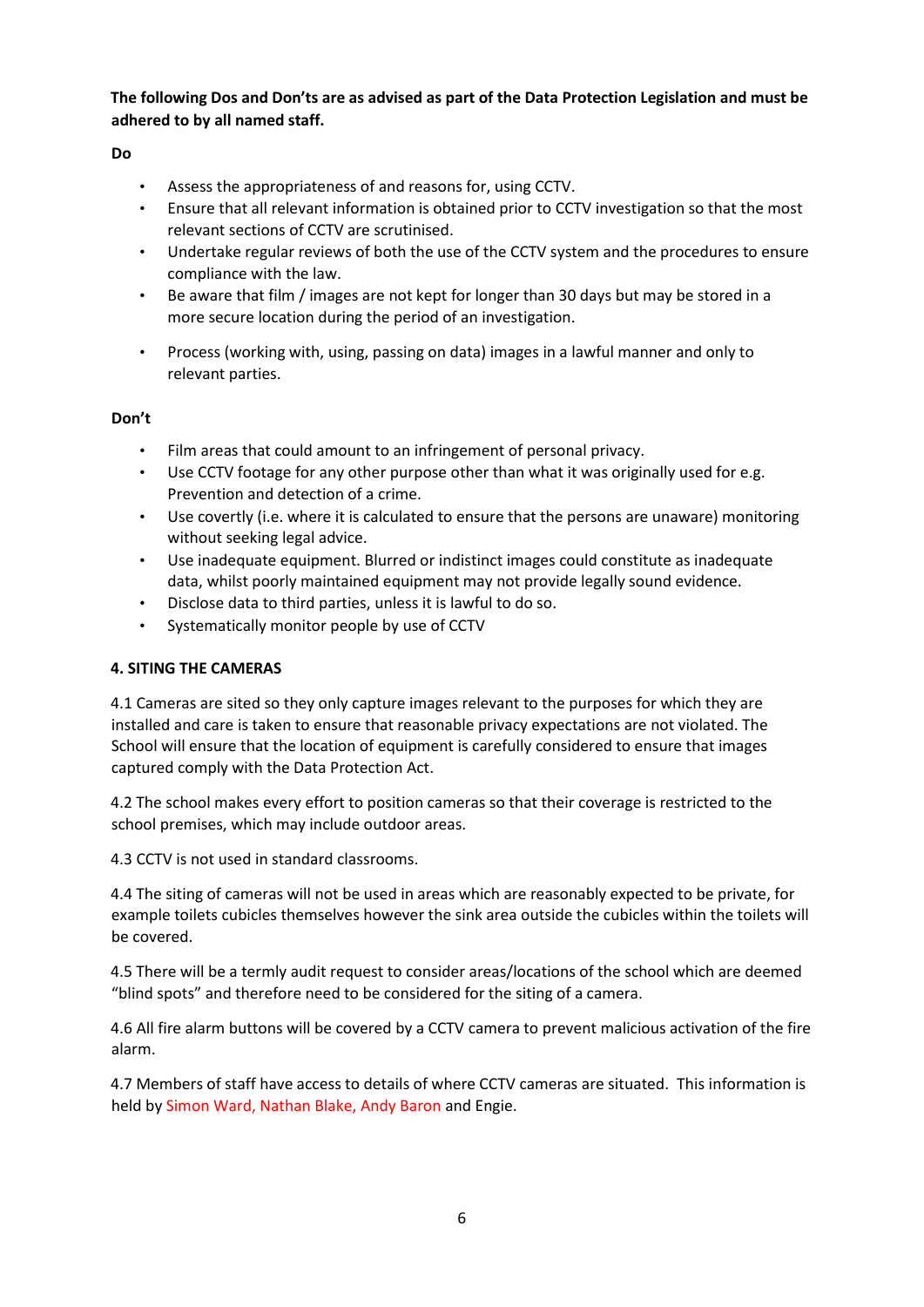#### <span id="page-6-0"></span>**5. STORAGE AND RETENTION OF CCTV IMAGES**

5.1 Recorded data will not be retained for longer than is necessary. While retained, the integrity of the recordings will be maintained to ensure their evidential value and to protect the rights of the people whose images have been recorded.

5.2 All retained data will be stored securely. The guidance is currently 30 days retention, for global capture on the system. Although there is no fixed maximum time limit. The school therefore reserves the right to adjust this period in order to meet its needs.

5.3 Incidents, which the school deems to be of an important nature will be exported to a secure area for long term archiving within Google Drive. Any issue which may require the school to produce CCTV evidence in future years will be saved indefinitely. In all cases where serious injury or potential litigation evidence has been captured, clips will be exported to the secure CCTV folder in the school network. Protocol for naming these files may evolve over time but as a minimum must contain the date and name of the person the footage relates to.

#### <span id="page-6-1"></span>**6. ACCESS TO CCTV IMAGES**

6.1 Access to recorded images will be restricted to those staff authorised to view them, and will not be made more widely available.

6.2 This is limited to members of SLT, Pastoral Directors, HOYs, **DPO**, A Baron (Audio visual technician) and the Director of Resources. A full list of staff can be found in Appendix 1.

6.3 Access to site security external cameras is granted to Engie for the purpose of security. For access to the footage from these cameras if not available through the internal camera system a request to Engie may need to be made. This will need to be requested through the Director of Resources and in their absence L Ripley following permission from SLT.

#### <span id="page-6-2"></span>**7. SUBJECT ACCESS REQUESTS (SAR)**

7.1 Individuals have the right to request access to CCTV footage relating to themselves under the Data Protection Act.

7.2 All requests should be made in writing to the data controller. Individuals submitting requests for access will be asked to provide sufficient information to enable the footage relating to them to be identified. For example, date, time and location.

7.3 The school will respond to requests within 40 calendar days of receiving the written request and fee.

7.4 As a general rule, if the viewer can identify any person other than, or in addition to, the person requesting access, it will be deemed personal data. The school will attempt to conceal the identity of others within the image however If this is not possible, disclosure is unlikely. Refusal to disclose images may be appropriate where its release is:

- Likely to cause substantial and unwarranted damage to an individual.
- To prevent automated decisions from being taken in relation to an individual.
- Likely to prejudice the legal rights of individuals or jeopardise an ongoing investigation.
- $\Box$  This may occur when a large number of other individuals are in the image preventing anonymisation from easily taking place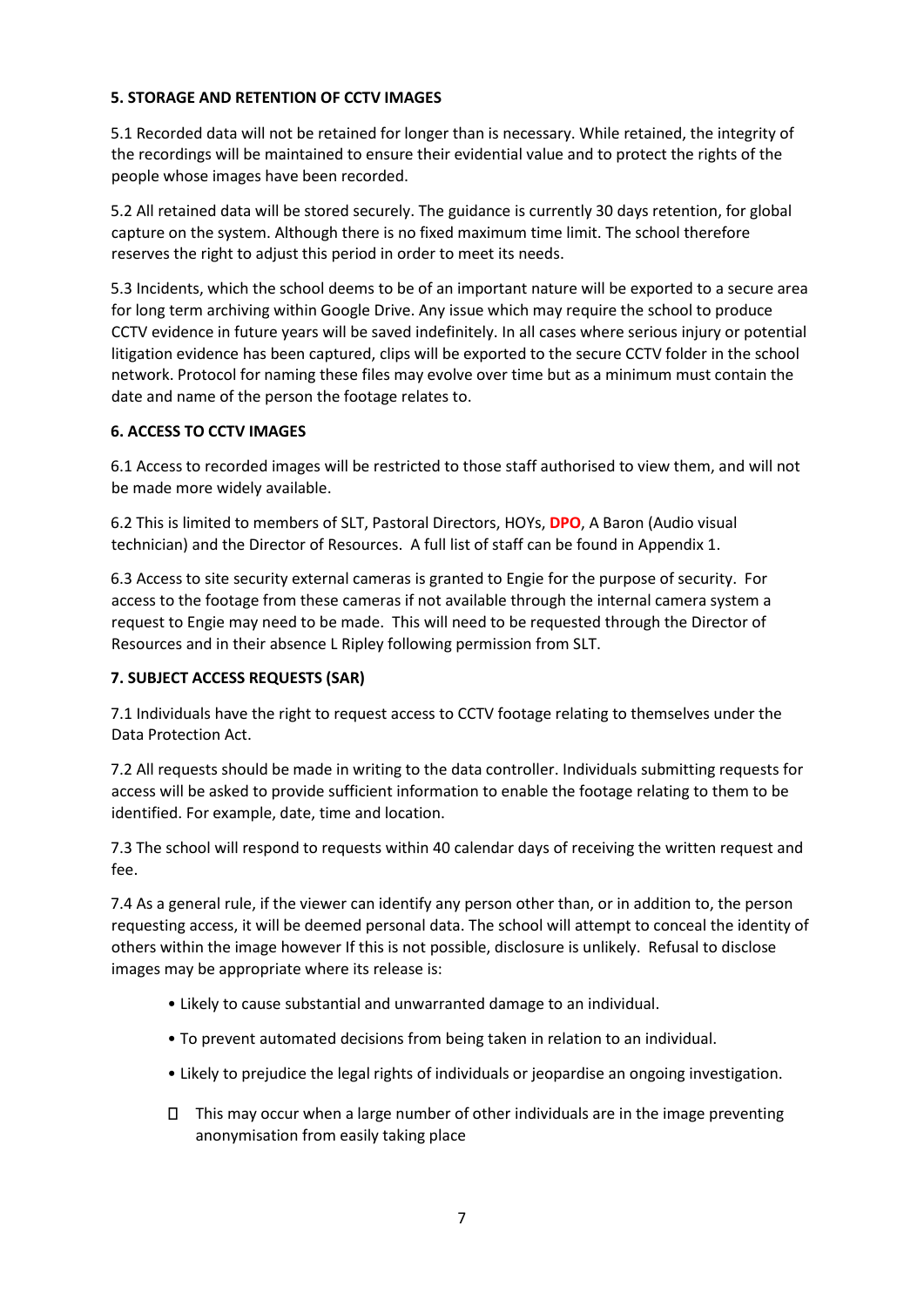#### <span id="page-7-0"></span>**8. ACCESS TO AND DISCLOSURE OF IMAGES TO THIRD PARTIES**

8.1 There will be no disclosure of recorded data to third parties other than to authorised personnel such as the Police and service providers to the school where these would reasonably need access to the data (e.g. investigators).

8.2 Requests for access should be made in writing to the data controller (S Ward - interim).

8.3 The data may be used within the school's discipline and grievance procedures as required, and will be subject to the usual confidentiality requirements of those procedures. For example footage from CCTV will be used in investigations by the school however in most cases will not be shared with students or parents/guardians in normal circumstances due to issues related to safeguarding and data protection.

8.4 If the use of CCTV images form a significant and important part of the process of an exclusion or behaviour management meeting, there use during a this process can be agreed by the Headteacher Janice Allen and/or Louise Pottinger in advance of the meeting. Consideration for the other implications outlined within this policy must be made in the decision making process.

#### <span id="page-7-1"></span>**9. COMPLAINTS**

9.1 Complaints and enquiries about the operation of CCTV within the school should follow the Complaint process outline within the Complaints policy found on the website

9.2 If the issue remains unresolved, and the complainant considers that the school is not operating within the Code of Practice as issued by the Information Commissioners Office, they are advised to contact the Information Commissioners Office via www.ico.gov.uk

#### <span id="page-7-2"></span>**FURTHER INFORMATION**

Further information on CCTV and its use is available from the following:

• CCTV Code of Practice Revised Edition 2008 (published by the Information Commissioners Office) •

www.ico.gov.uk

- Regulation of Investigatory Powers Act (RIPA) 2000
- Data Protection Act 1998

Appendix 1

| <b>Staff Name</b> | Designation        | Purpose                                                                                               |
|-------------------|--------------------|-------------------------------------------------------------------------------------------------------|
| Miss J Allen      | Headteacher        | For the purpose of Safeguarding, behaviour<br>management and the prevention of crime<br>and vandalism |
| Mr S Ward         | Deputy Headteacher | For the purpose of Safeguarding, behaviour<br>management and the prevention of crime<br>and vandalism |
| Mrs P O'Reily     | Deputy Headteacher | For the purpose of Safeguarding, behaviour<br>management and the prevention of crime<br>and vandalism |

Key Staff and their purpose for access